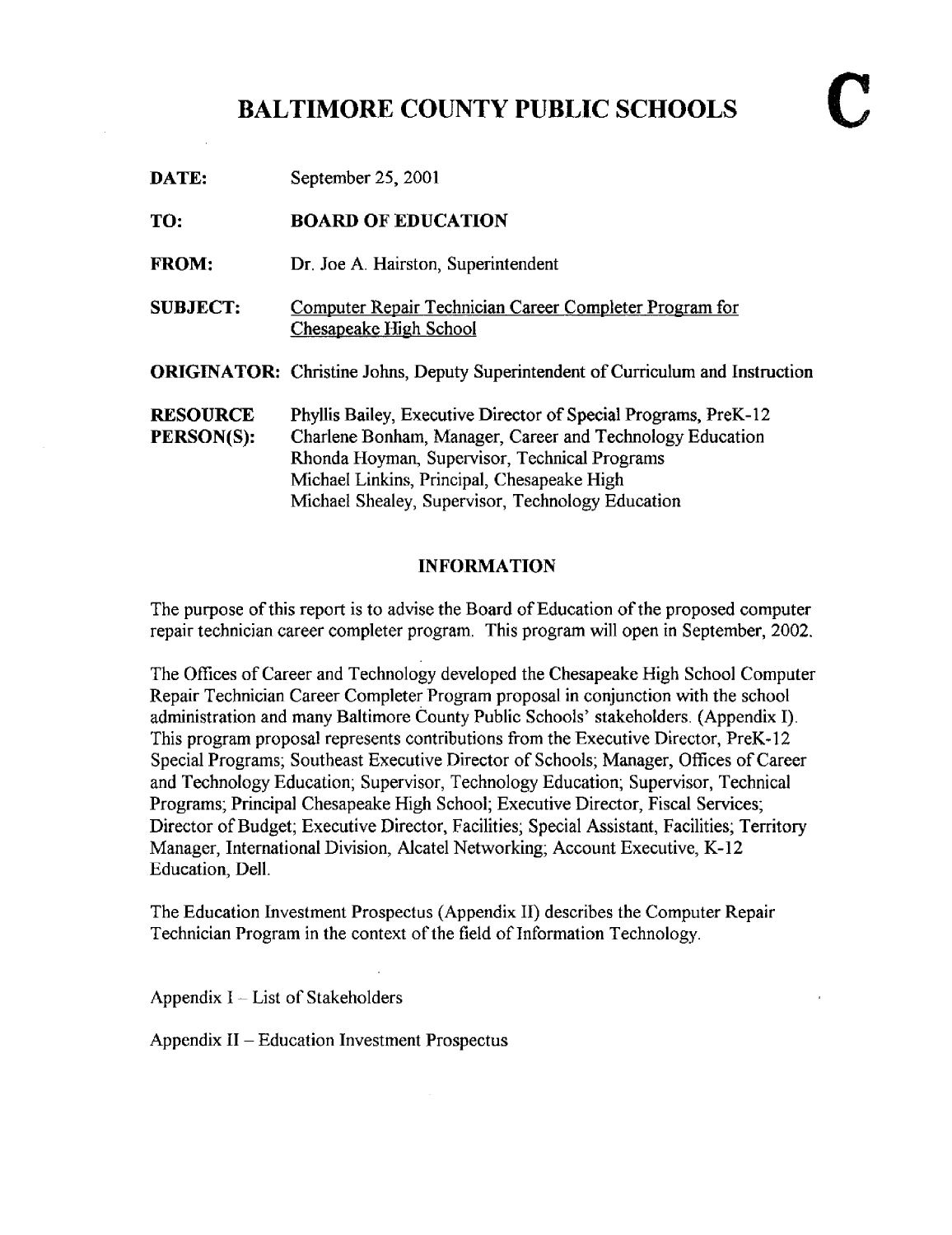ř.

 $\bar{z}$ 

## BALTIMORE COUNTY PUBLIC SCHOOLS

## Computer Repair Technician Program, Chesapeake High School

### LIST OF STAKEHOLDERS

| Phyllis Bailey   | Executive Director, PreK-12 Special Programs                  |
|------------------|---------------------------------------------------------------|
| Ann Glazer       | Southeast Executive Director of Schools                       |
| Charlene Bonham  | Manager, Offices of Career and Technology Education           |
| Michael Shealey  | Supervisor, Technology Education                              |
| Rhonda Hoyman    | Supervisor, Technical Programs                                |
| Michael Linkins  | Principal, Chesapeake High School                             |
| Barbara Burnopp  | <b>Executive Director, Fiscal Services</b>                    |
| Michael Goodhues | Director of Budget                                            |
| Donald Krempel   | <b>Executive Director, Facilities</b>                         |
| John Damron      | Special Assistant, Facilities                                 |
| Larry Graff      | Territory Manager, International Division, Alcatel Networking |
| Kevin Clark      | Account Executive, K-12 Education, Dell                       |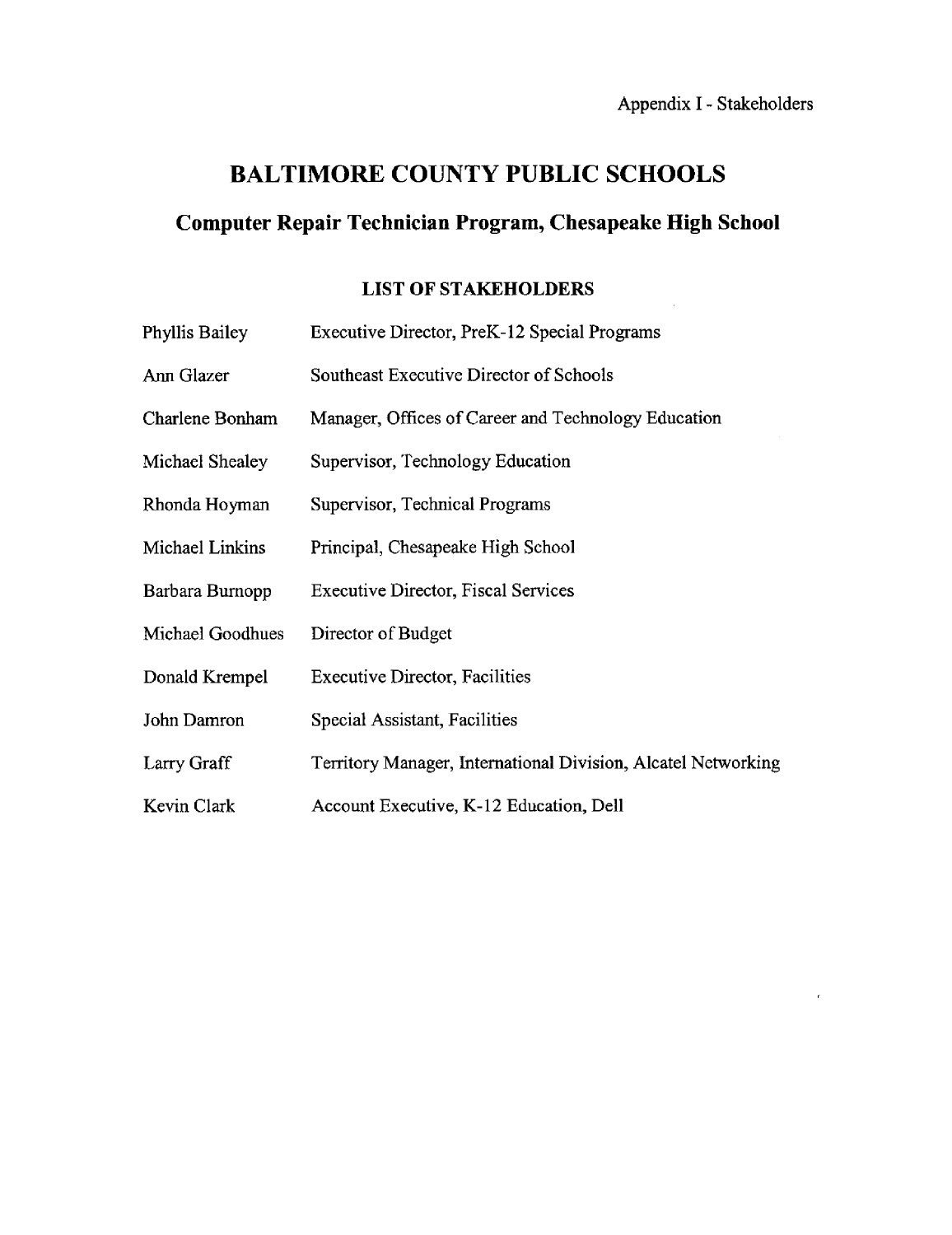Review Draument Only **MARLES MA** 

# An Education Investment Prospectus

# The Chesapeake High

# 21st CEN7URY INFORMATION TECHNOLOGY PROJECT

# Implementation 2001 to 2004

# Baltimore County Public Schools

# Chesapeake High School

Michael Linkins, Principal BOPS Southeastern Area Office Ann Glazer, Southeast Executive Director of Schools Division of Physical Facilities Johnny Damron, Special Assistant Offices of Career & Technology Education Charlene Bonham, Manager CTE Mike Shealey, Supervisor, Tech. Ed.

Rhonda Hoyman, Supervisor, Technical Programs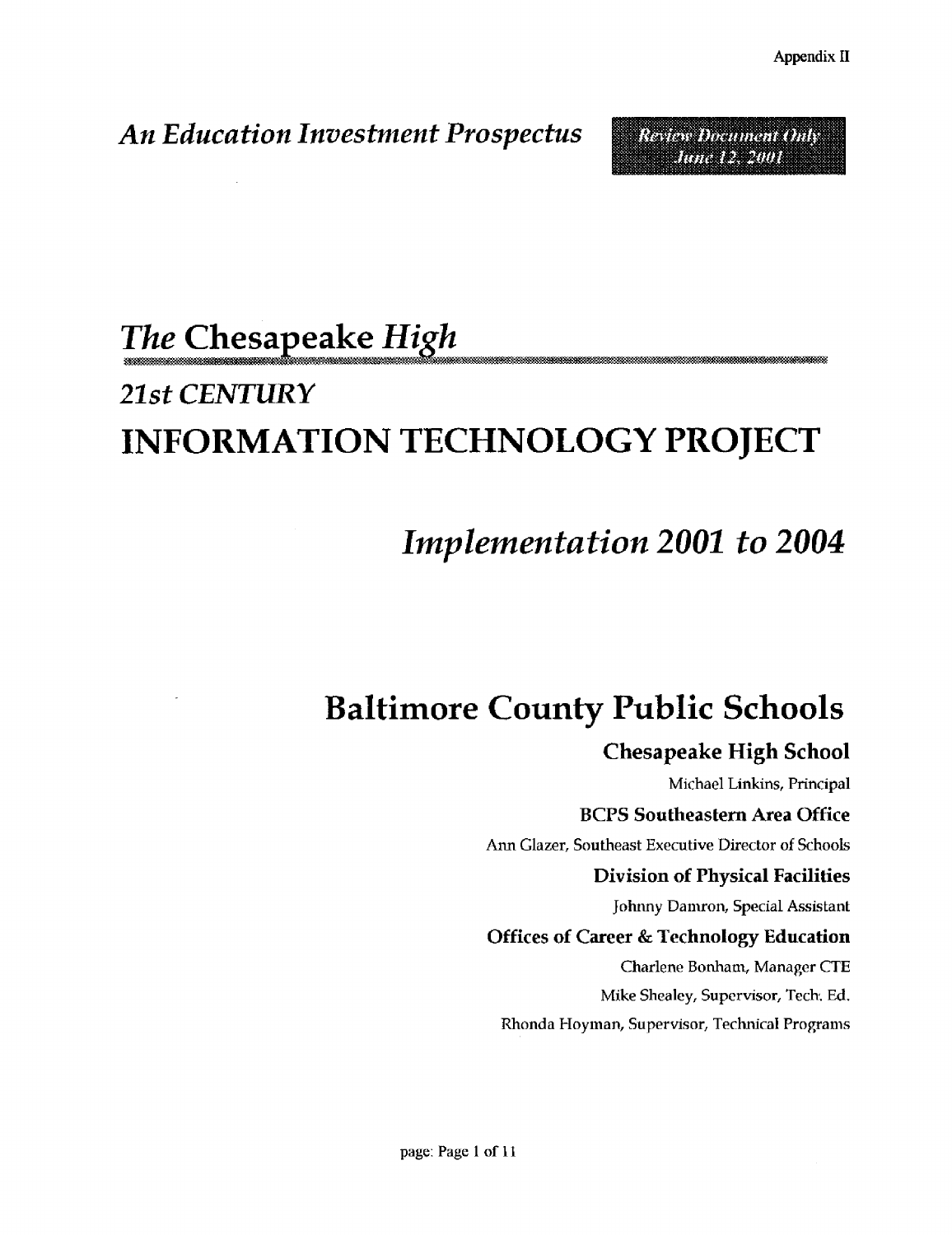Appendix <sup>11</sup>

### Chesapeake IT Project Approval Process & Timeline

Reference - BOPS CTE Program Approval Process

ELEMENT

#### PROJECT TIME

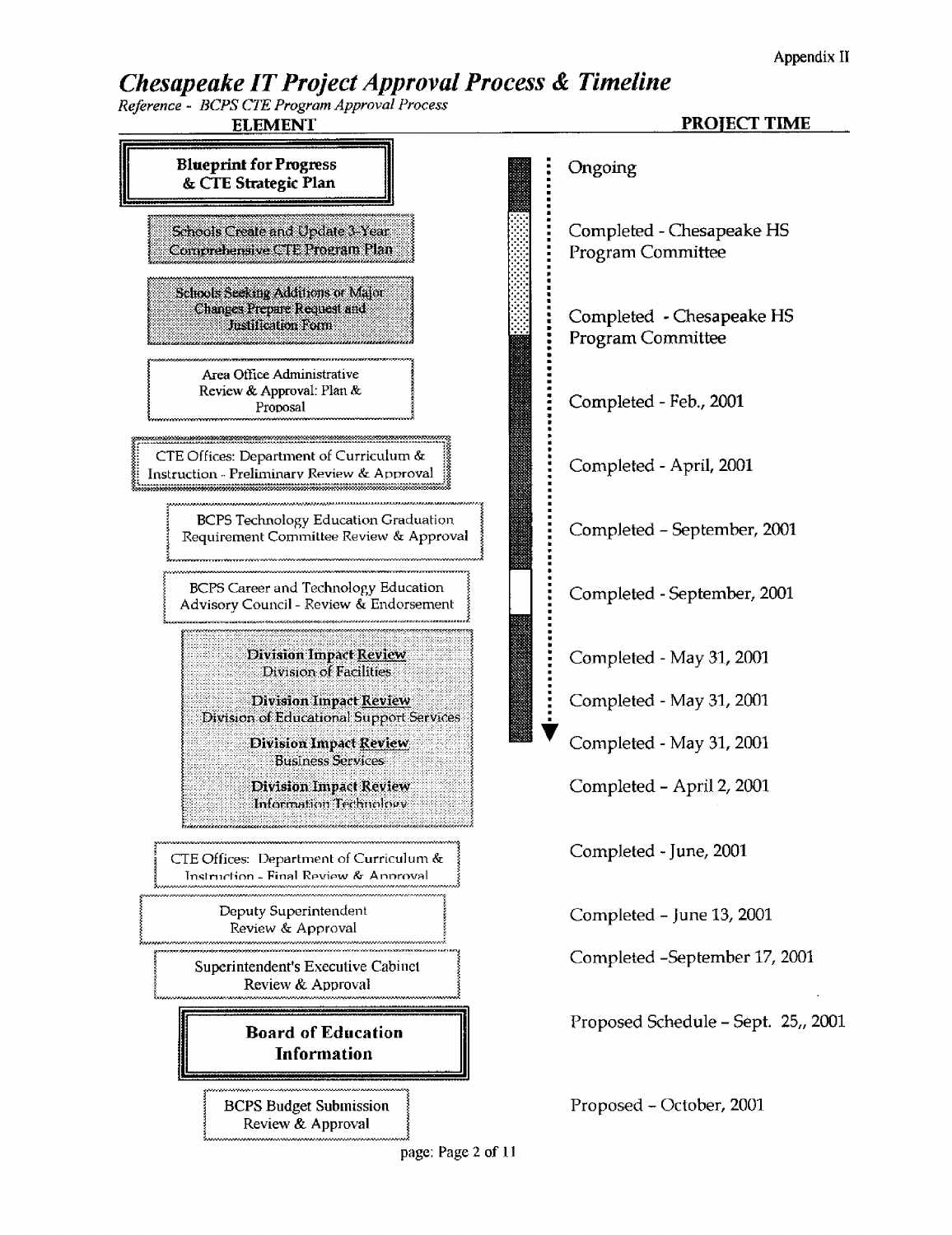

# The Chesapeake High 21st Century Information Technology Project

This project is designed to expand the Career & Technology Education program offerings for students at Chesapeake High School. The program will ensure students have opportunities to acquire skills and knowledge consistent with the career demands of the evolving information technology economy and workplace. The CITP project will involve major additions to the schedule of Advanced Technology and Technical Programs course offerings and laboratory facilities of Chesapeake High.

### The Need

The Advanced Technology and Technical Program course structure of Chesapeake High has evolved little during the 20 years since the school opened. Current Technology Education course offerings are limited and reflect the "old" and out-of-date nature of Technology Education laboratory facilities .

In the past 10 years, Chesapeake High has struggled to keep pace with the diverse nature of its student population, and the changing nature of area business and industry. At the center of the changes in the Chesapeake business community has been a shift from heavy manufacturing to service and information technology-based logistics and logistics support businesses . The key career skills and knowledge elements in the Chesapeake service area business economy are information technology skills.

The nature of the new information technology driven society demands that students have <sup>a</sup> new level of technology literacy - IT literacy. The new IT skills students will need in the workplace, and in the course of daily life activities include :

- " knowledge of system concepts related to information and telecommunications networks,
- knowledge and skill in the use of IT data acquisition, processing, transmission and management technology,
- " knowledge and skill in the use of computers in IT system sensing, processing and control applications,
- " the ability to apply academic capabilities in complex problem solving situations,
- " and the ability to work cooperatively and effectively in work group settings.

The new IT literacy and occupational competencies students will develop as <sup>a</sup> result of the addition of the learning opportunities provided by this project will serve all levels of student interest and ability. The new courses will allow students to develop "high tech" computer and telecommunications service and maintenance application skills, and the technology systems knowledge necessary for the IT work place of today and tomorrow . The new learning opportunities available within the courses to be implemented as part of this project are appropriate for all students, both those entering employment upon high school graduation and those continuing their education technically or academically in college or technical school.

See attachment: "Greater Baltimore Information Technology Worker Study 2001," Maryland Department of Labor, May 2001 for supporting IT labor demand data.<br>Page: Page 3 of IT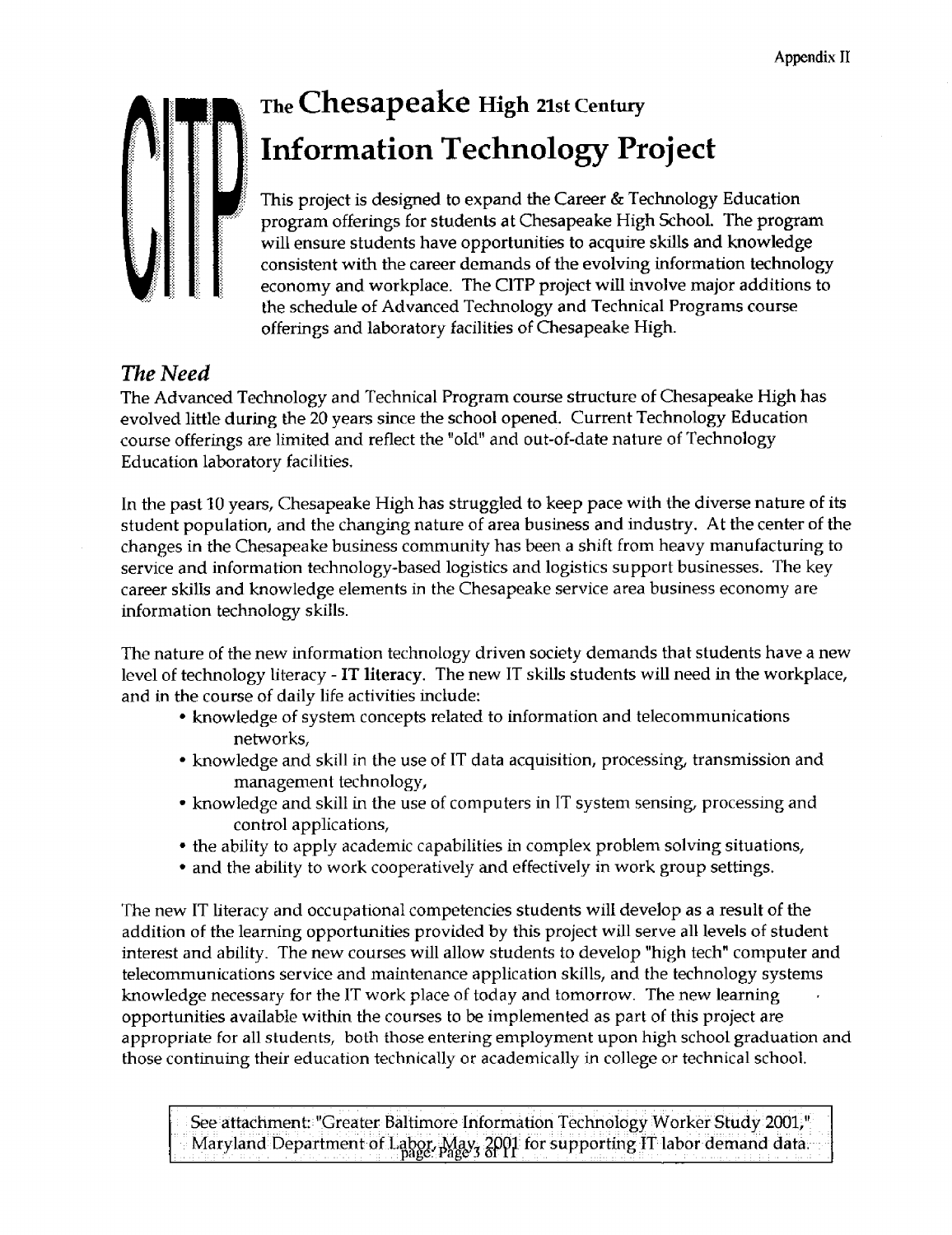# CITP & BCPS - A System View

Dr. Joe Hairston, as he assumed leadership of the Baltimore County Public Schools in the summer of the 2000, identified these challenges for the school system:

> "To grow and improve, we must continue to adapt to changing conditions and expectations . An organization which fails to adapt is one that is soon left behind and replaced by other more dynamic institutions. In our school system, there will be change over time, but all changes will be carefully planned ..."



" We have the awesome responsibility of producing the next generation of citizens and the world's workforce, the decision-makers and thinkers of the future. We have the responsibility to shape the future to be what we want it to be for our children ."

### The Chesapeake 21st Century Information Technology Project is a direct response to the challenges of vision and leadership presented in Dr. Hairston's speech.

The project will provide Chesapeake High School with an entirely new level of capability for providing all students with rigorous educational experiences applicable to



the information technology driven workplace, home, and recreation spaces of the next century.

The added value of the educational experience for students provided by the Chesapeake Information Technology Project investment will quickly be returned to the community in increased tax income paid by the students served as they become IT skilled employees in the skilled workforce of tomorrow.

# BCPS Key Strategies - The CITP Connection

The Chesapeake Information Technology Project will focus on the following systemwide strategies and relevant benchmarks as project implementation proceeds and success is measured:

" Set high and consistent expectations and institutionalize continuous feedback processes and support systems to ensure that quality daily instruction and continually increasing student achievement occur in all schools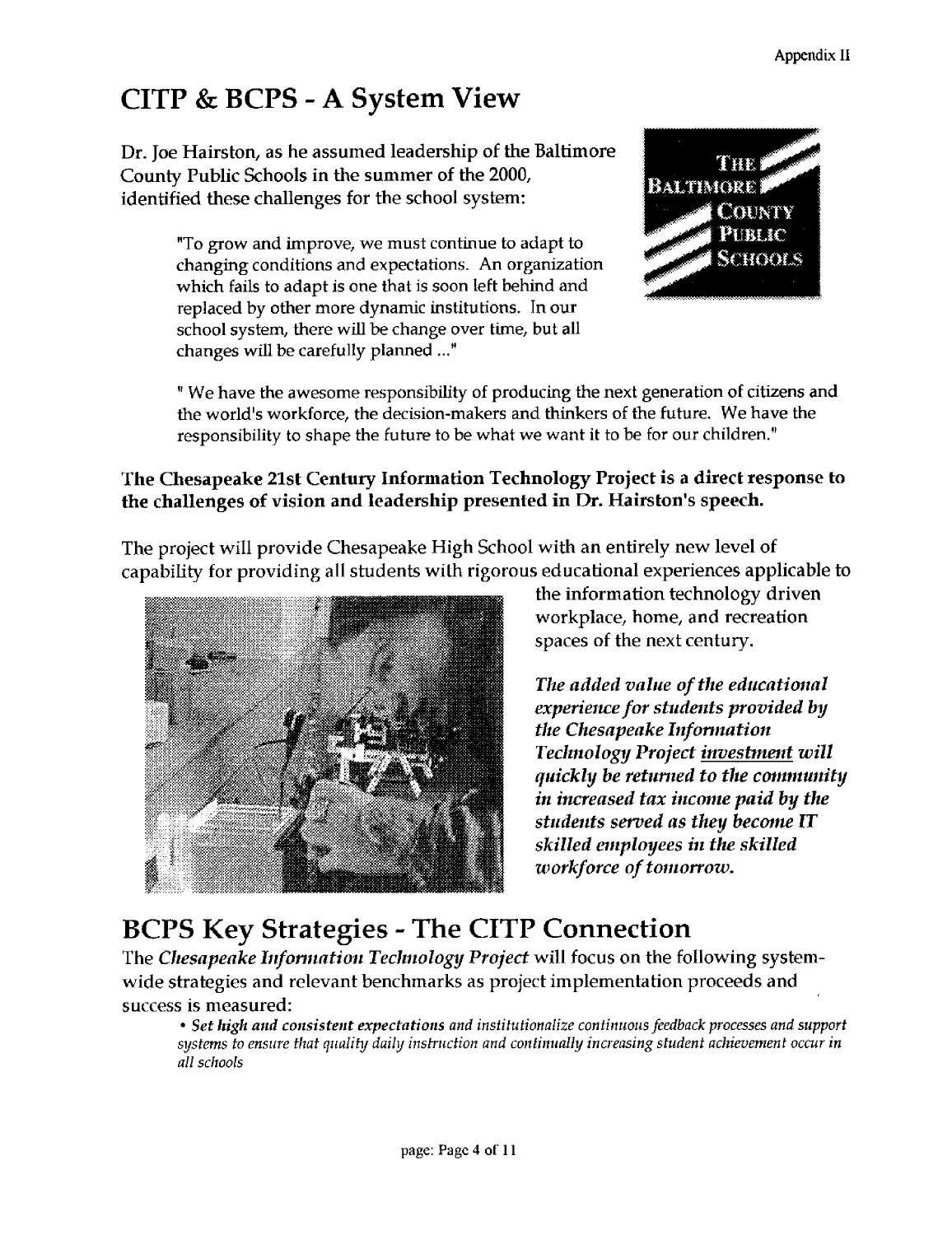• Focus on the consistent and systematic implementation of the Essential Curriculum in all content areas, as revised and aligned with the Maryland Content Standards, Learning Outcomes, and Core Learning Goals

. Identify and consistently implement a common core of research-based instructional practices that will result in more engaging work for students by incorporating state-of-the-art knowledge of lesson and unit planning, student learning styles, direct instruction, diverse and ongoing assessment, critical thinking, brain research, and multiple intelligence

" Develop and implement countywide formative milestone assessments, aligned with curriculum and instruction, that will enable staff to make more informed instructional decisions based on student achievement data

• Establish a flexible and responsive direction for the use of technology to prepare students to meet the requirements of a technologically oriented society and to meet the data access needs of staff members

" Implement system-wide processes to strengthen communication among schools, homes, and the community and among components of the school system in order to foster greater understanding, increased involvement, and greater accountability and to ensure a quality organization

" Implement programs that will develop in students a strong values system and promote positive behavior and ethical decision-making

" Provide the necessary student support services that will enable all students to maximize their educational opportunities

• Recruit and maintain a quality work force and provide for the needs of employees

" Provide differentiated professional development for all personnel that is aligned with system goals, focused on research-based practices, and designed to increase the quality of programs and services

" Assess the organizational performance of the Baltimore County Public Schools against world class standards; identify strengths and opportunities for improvement, and put needed processes in place to address organizational, management, communication, and other identified gaps

• Provide safe and well-maintained facilities that enhance the implementation of instructional programs.

# A Systematic Approach - The CITP Project

The implementation of this project will center around four areas:

- 1. Curriculum & Program Development
- 2. Staff Recruiting & Development
- 3. Equipment & Resource Procurement
- 4. School Facilities Development

Each of the four elements will involve leadership collaboration among the school, school system departments and offices, community business partners, and parent advisory groups. The process model for the implementation of the project will follow the technology process model, shown here:

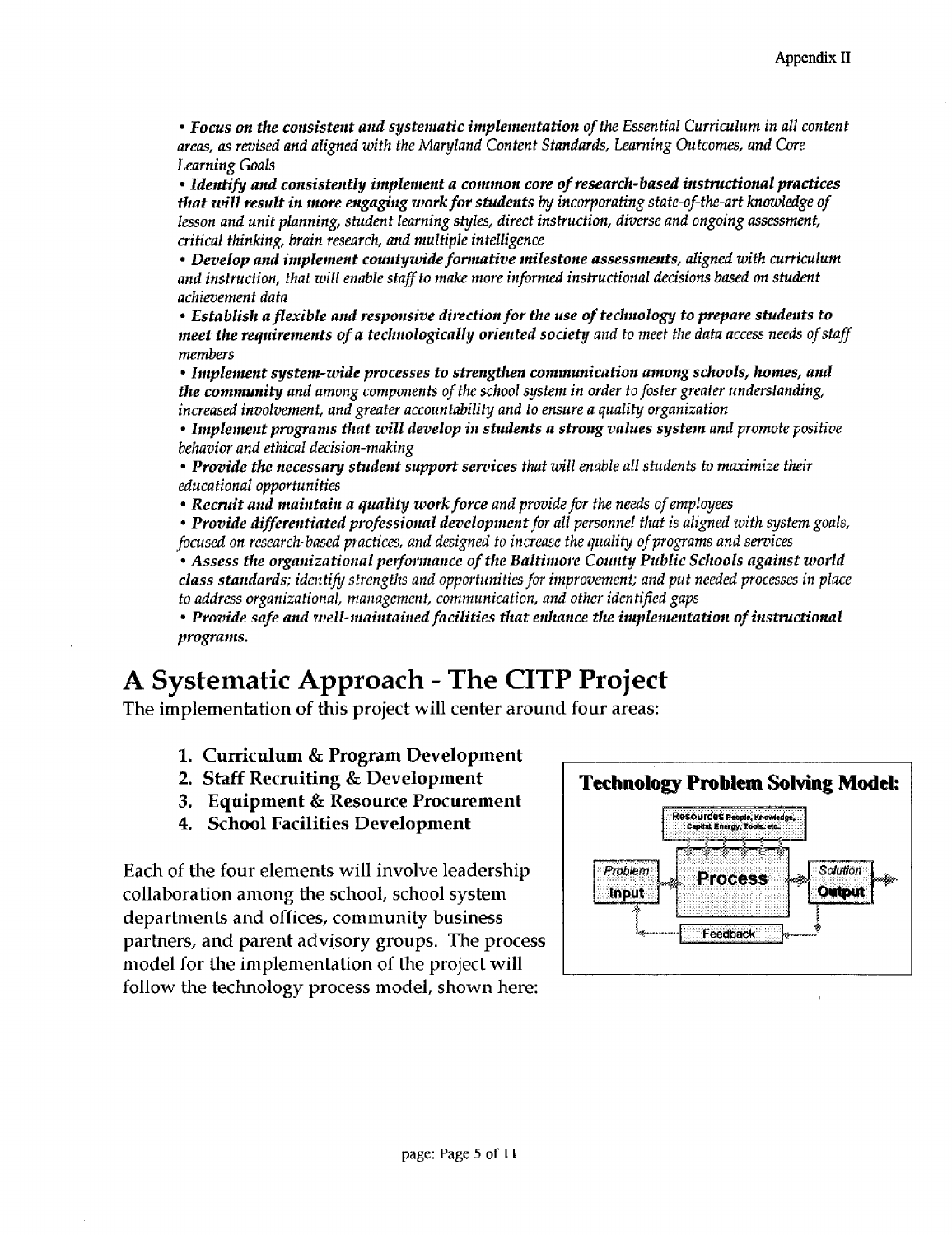### 1. Curriculum & Program Development

The new Information Technology program planned for the project will include the following new courses: [New Course Titles & Numbers For 2001/2002] Computer Technology Fundamentals - 55.5310.0-.5 Credit [Basic Grad. Credit - Match] [Commercial program match: Heathkit "Computer Concepts"] Information Systems Cabling Technology - 55.5330.0- .5 Credit [Commercial program match: Heathkit Computer Cabling: Copper & Fiber Optic] Computer Technology Service & Maintenance <sup>I</sup> - 55.5320.0- <sup>1</sup> .0 Credit [Commercial program match: Heathkit "Computer Service & Troubleshooting I"] Computer System Peripheral &A+ Certification - 55.5326.0-.5 Credit [Commercial program match: Heathkit " Printers Service & A+"] In addition to the new course that will form the content base of the CITP advanced technology program, the following existing courses and planned future course offerings could be serviced using the facilities: Existing Advanced Technology Education courses offerings: Drafting & CAD Technology- 55.4010.4-1 Credit Architectural Drafting & Design-55 .4200.4- <sup>1</sup> Credit Digital and Analog Electronics I- 55.5100.4-1 Credit Digital &Analog Electronics II- <sup>55</sup> .5110.4- <sup>1</sup> Credit Introduction to Networking I-55.5210.4 - .5 Credit [Basic Grad. Credit - Match] [Commercial program match: "Cisco Networking Semester <sup>1</sup> "1 Introduction to Networking II- 55.5220.4- .5 Credit [Commercial program match: "Cisco Networking Semester 2 "1 Advanced Networking I- 55.5230.4- .5 Credit [Commercial program match: "Cisco Networking Semester 3 "] Advanced Networking II- 55.5240.4- .5 Credit [Commercial program match: "Cisco Networking Semester 4 "1 Planned future Advanced Technology Education course offerings: Telecommunication Systems Technology Information Systems Component Service & Maintenance Introduction to Digital Control Technology Animatronics & Technology Systems Computer Control & Sensing In Engineering & Medicine Computer Design & Prototype Development For Manufacturing

The program will be implemented in two stages during the 2002/03 and 2003/04 school years . The implementation plan for course offerings is as follows:

#### Scheduling Course Codes:

A -Computer Technology Fundamentals - 55.5310.0 . 5 Credit [Basic Grad, Credit - Match] [Commercial program match: Heathkit "Computer Concepts"] B - Information Systems Cabling Technology - 55.5330.0- .5 Credit [Commercial program match: Heathkit Computer Cabling: Copper & Fiber Optic) C - Computer Technology Service & Maintenance <sup>I</sup> - 55.5320.0- .1 . 0 Credit [Commercial program match: Heathkit "Computer Service & Troubleshooting I"] D - Computer System Troubleshooting, Peripheral &A+ Certification - 55.5326.0-.5 Credit <sup>E</sup> - Drafting & CAD Technology- 55.4010.4-1 Credit

F - Digital and Analog Electronics I- 55.5100.4- <sup>1</sup> Credit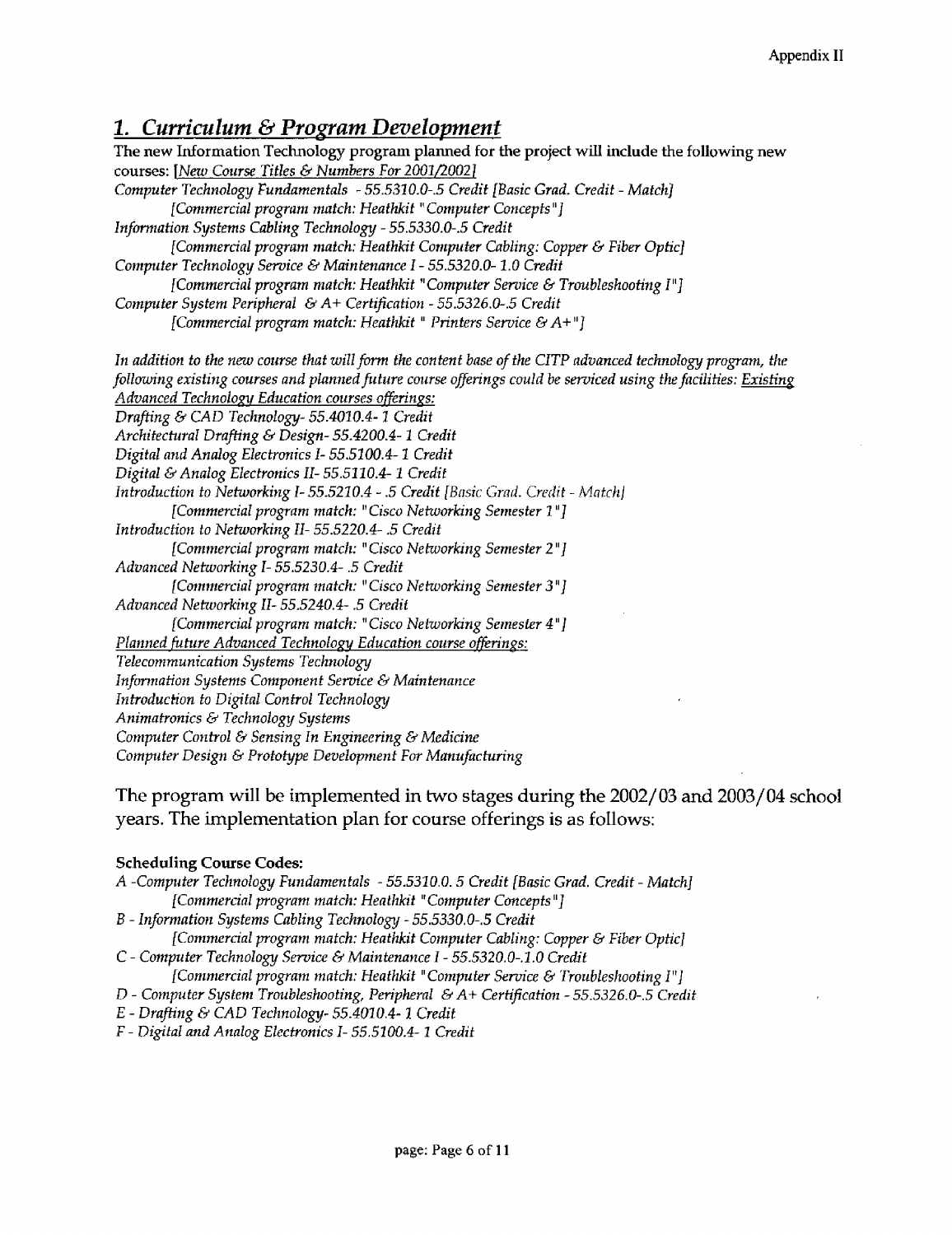| Periods $\rightarrow$             | $\mathbf{1}$ | $\overline{2}$ | 3            | $\boldsymbol{4}$ | Semester: |
|-----------------------------------|--------------|----------------|--------------|------------------|-----------|
| 28 students                       | $\mathbf{A}$ | $\mathbf{A}$   | $\mathsf{C}$ |                  | Fall 1    |
| per period<br>max.<br>enrollment. | $\bf{B}$     | $\rm B$        | $\mathsf{C}$ |                  | Fall 2    |
|                                   | A            | $\mathsf{C}$   | D            | ${\bf E}$        | Spring 1  |
|                                   | $\mathbf{B}$ | $\overline{C}$ | D            | E                | Spring 2  |

### Scheduling Pattern 2002/03: Program Start-up [Based on 4 period day]

### Scheduling Pattern 2003/04 Full Program Implementation

| Periods $\rightarrow$     | 1 | 2       | 3 | $\overline{4}$ | Semester: |
|---------------------------|---|---------|---|----------------|-----------|
| 28 students<br>per period | C | D       | A | E              | Fall 1    |
| max.<br>enrollment.       | C | D       | B | E              | Fall 2    |
|                           | D | $A-I$   |   | F              | Spring 1  |
|                           | D | $B - I$ |   | F              | Spring 2  |

### 2. Staff Recruiting & Development

The single most important element of this project is the human resource element - the teacher or teachers who will be teaching the IT courses. Finding and hiring qualified teaching personnel in today's market place will require incentives and a commitment to continue technical training to ensure they are able to use the resources purchased to support instruction.

Annual funding for continued technical training will be required to support the program with competent teaching staff.

### 3. Equipment & Resource Procurement

Four areas of support will be necessary to ensure the program remains current in terms of IT technology: Major Equipment  $\&$ page: Page 7 of 11

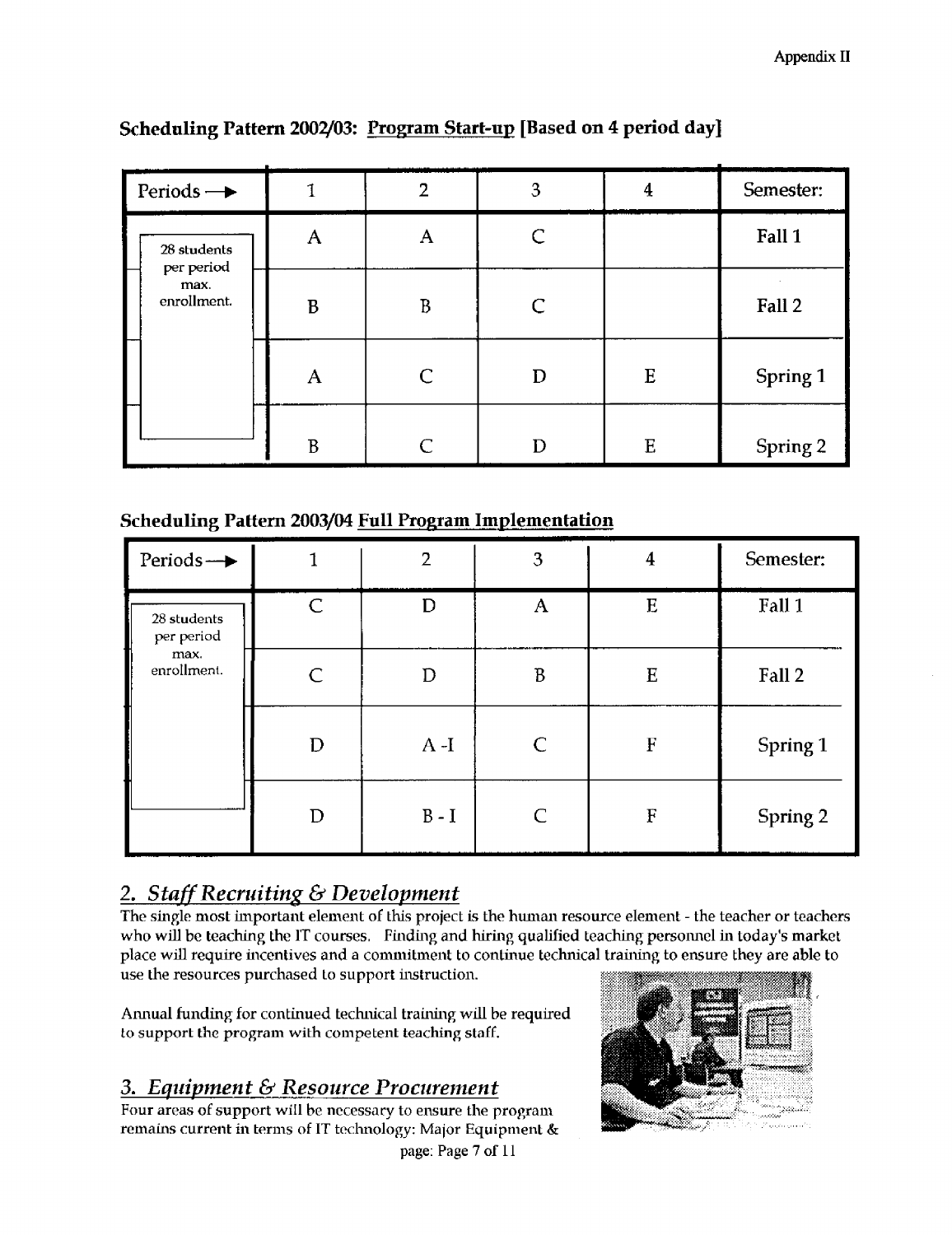Training Systems, Text & Reference Materials, Minor Equipment & Tools, and Consumable Resources. Major Equipment & Training Systems:

- " Furniture, Student Desks
- " Furniture, Learning Stations
- Student & Instructor Seating
- " Drill Press, 15" Ped. Type
- " Soldering Station &Learning System [Heathkit or equal]
- " Computer Technology Fundamentals Learning System [Heathkit or equal]
- Information Systems Cabling Learning System [LJ or equal]
- " Computer Technology Service & Maintenance Learning System [Heathkit or equal]
- " Computer System Peripheral & A+ Certification Learning System [Heathkit or equal]
- Drafting & CAD Learning System [AutoCad or equal]
- " Digital and Analog Electronics Learning System
- [LabVolt or equal]
- " Student Computers
- " Digital Projection System
- " Instructors Resource Station
- " Network Learning Station Package [Routers & Switches]
- " Computer Service Benches
- Printers & Peripherals
- Text & Reference Materials:
- " Computer Tech. & Peripheral Reference Materials [Hard copy & digital]



- Information Systems Cabling Learning System Tests & References
- " Computer Technology Service & Maintenance Learning System Tests & References
- Computer System Peripheral & A+ Certification Learning System Tests & References
- Drafting & CAD Learning System Tests & References
- " Digital and Analog Electronics Learning System Tests & References
- " Network Learning Station Package Tests & References

#### Minor Equipment & Tools:

- Instrument & Maintenance Tools Package & Panel
- " Student service tools packages

#### Consumable Resources:

- " Cabling & Wiring Supplies
- " Soldering & Component Service Kits

#### School Facilities Development

Changes required to existing Technology Education laboratory [room A10] at Chesapeake High:

- " Electrical Panel Retrofit
- " Electrical Surge Suppression
- " Wiremold/IT Service
- " Electrical Supplies
- Lighting Fixtures [36]
- Power Poles [12]
- Project Contingency @ 10%
- " Construct 12'X 24" Information Technology Equipment Service Room within the laboratory.





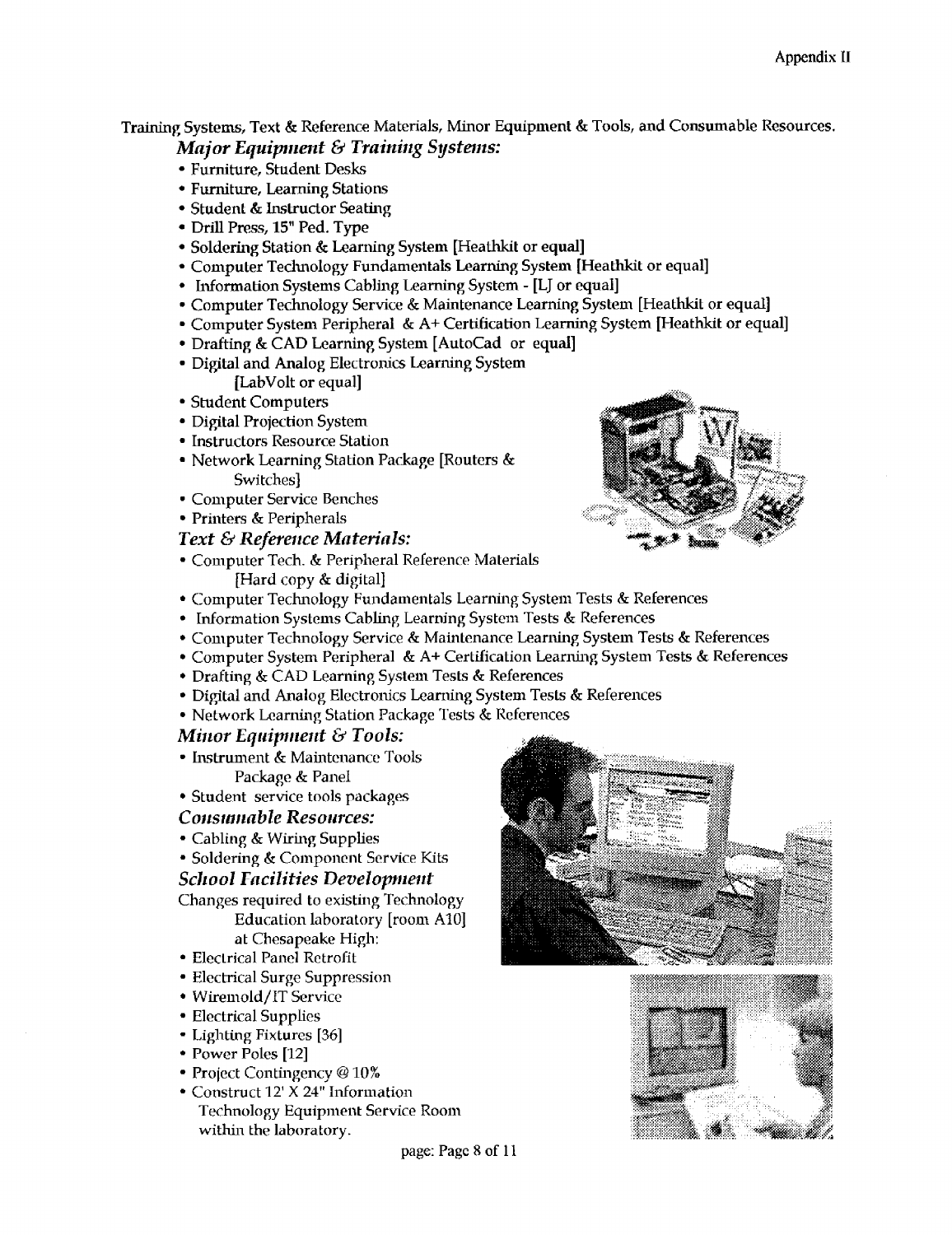| <b>Budget Projections</b>                               | <b>Projected Total:</b> |    | \$316,535.00 |
|---------------------------------------------------------|-------------------------|----|--------------|
| <b>Staffing Position (salary and benefits estimate)</b> |                         | \$ | 62,000.00    |
| <b>Staff Recruiting &amp; Development</b>               |                         | \$ | 6,925,00     |
| Major Equipment & Training Systems                      |                         | S. | 180,680.00   |
| <b>Text &amp; Reference Materials</b>                   |                         | \$ | 1,500.00     |
| Minor Equipment & Tools                                 |                         | \$ | 8,350.00     |
| <b>Consumable Resources</b>                             |                         | \$ | 7,080.00     |
| <b>School Facilities Development</b>                    |                         | \$ | 50,000.00    |
|                                                         |                         |    |              |

| <b>Phase I Funding Requirements, 2002/03</b>  | \$292,665.00 |
|-----------------------------------------------|--------------|
| <b>Phase II Funding Requirements, 2003/04</b> | \$23,870.00  |

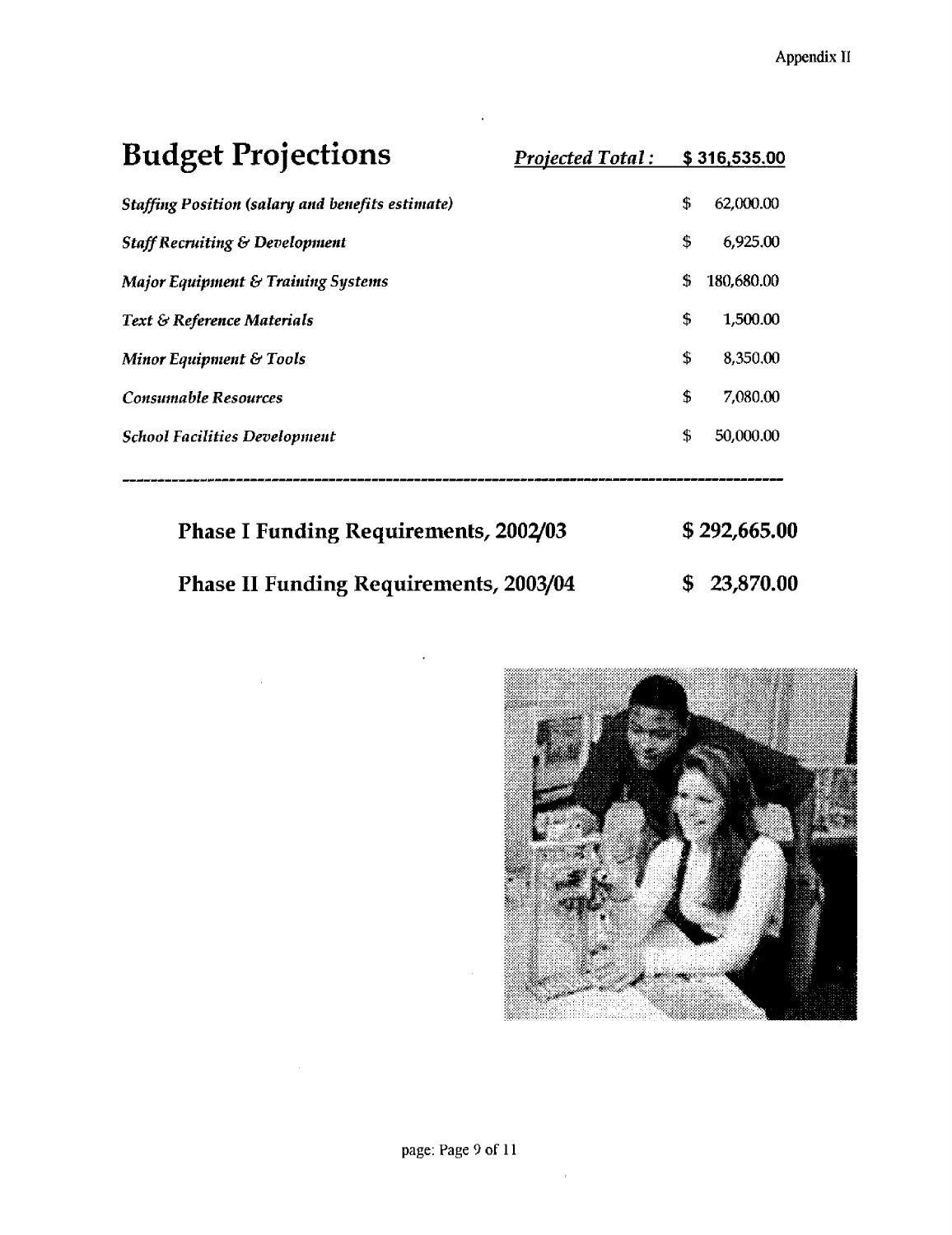# Laboratory Plan



Facility Modifications & Up-Grading Requirements: [ \$27,390.00]<br>• Electrical system up-dating - Electrical system up-dating<br>
• IT network services at learning stations<br>
• Flooring maintenance • IT network services at learning stations. • Flooring maintenance • Construct 12' X 24" IT Equipment Service Room • Ceiling maintenance • Construct 12' X 24" IT Equipment Service Room